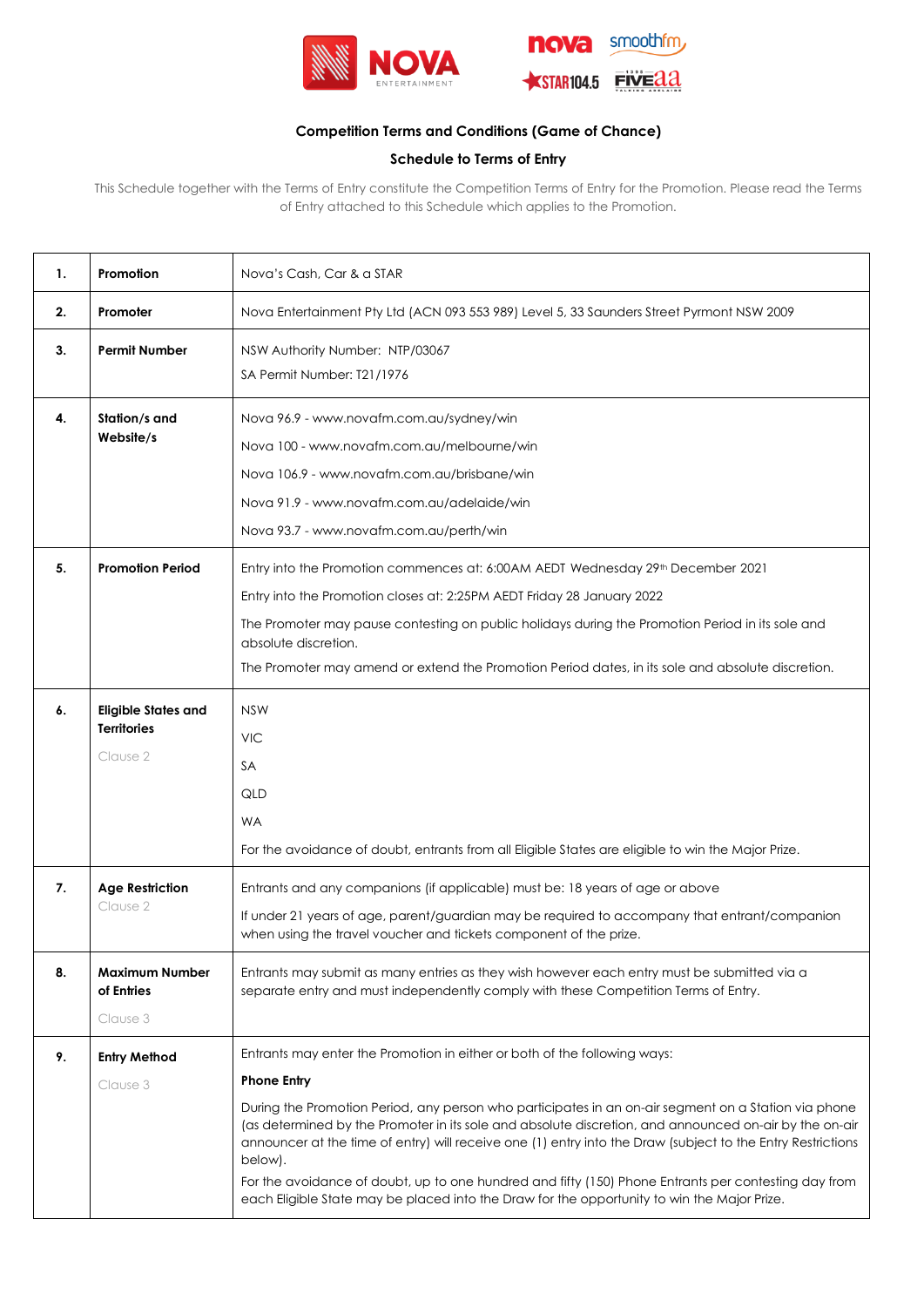

nova smoothfm STAR104.5 FIVE 22

|     |                           | Nova App Entry                                                                                                                                                                                                                                                                                                                                                                                                                                                                                                                                                                                                                                                                                                              |  |
|-----|---------------------------|-----------------------------------------------------------------------------------------------------------------------------------------------------------------------------------------------------------------------------------------------------------------------------------------------------------------------------------------------------------------------------------------------------------------------------------------------------------------------------------------------------------------------------------------------------------------------------------------------------------------------------------------------------------------------------------------------------------------------------|--|
|     |                           | During the Promotion Period entrants may enter the Promotion by downloading the Nova Player App,<br>registering their details, and completing the entry form for the Promotion under the 'win' tab in the<br>manner required.                                                                                                                                                                                                                                                                                                                                                                                                                                                                                               |  |
|     |                           | Up to one hundred (100) valid Nova Player App entries per week from each Eligible State, will be<br>randomly selected by the Promoter from all valid Nova Player App entries received up until that stage<br>in the Promotion Period, and will be placed into the Draw for the opportunity to win the Major Prize.                                                                                                                                                                                                                                                                                                                                                                                                          |  |
|     |                           | The Promoter will conduct the Draw in accordance with the Draw Details below.                                                                                                                                                                                                                                                                                                                                                                                                                                                                                                                                                                                                                                               |  |
|     |                           | Draw and Answer a call live on-air                                                                                                                                                                                                                                                                                                                                                                                                                                                                                                                                                                                                                                                                                          |  |
|     |                           | In accordance with the Draw Details below, the Promoter will:                                                                                                                                                                                                                                                                                                                                                                                                                                                                                                                                                                                                                                                               |  |
|     |                           | conduct the Draw;<br>$(\alpha)$                                                                                                                                                                                                                                                                                                                                                                                                                                                                                                                                                                                                                                                                                             |  |
|     |                           | contact the entrant whose valid entry is drawn first in the Draw on their Personal Contact Number<br>(b)<br>(Selected Entrant);                                                                                                                                                                                                                                                                                                                                                                                                                                                                                                                                                                                             |  |
|     |                           | if the Selected Entrant successfully answers their Personal Contact Number within five (5) rings or<br>(C)<br>by the time it goes to voicemail (the earlier of) (as determined by the Promoter in its sole and<br>absolute discretion), they will be deemed a winner and awarded the Major Prize (in the absolute<br>and sole discretion of the Promoter);                                                                                                                                                                                                                                                                                                                                                                  |  |
|     |                           | if the Selected Entrant does not successfully answer their phone in accordance with clause (c)<br>(d)<br>above or if their phone is turned off, engaged, the phone line drops out, or they are inaudible or<br>they are unreachable for any reason, the Promoter may (in its sole and absolute discretion)<br>contact the entrant whose valid entry is drawn next in the Draw (in the Promoter's sole and<br>absolute discretion) in the same manner as outlined above;                                                                                                                                                                                                                                                     |  |
|     |                           | this process will be repeated until a Selected Entrant successfully answers their phone in<br>(e)<br>accordance with clause (c) above.                                                                                                                                                                                                                                                                                                                                                                                                                                                                                                                                                                                      |  |
|     |                           | For the avoidance of doubt, the Promoter may shortlist up to five (5) entrants drawn from the Draw and<br>contact each of them to ensure they are on standby for the purposes of the above 'Answer a call live<br>on-air' segment. During the above 'Answer a call live on-air' segment to announce the Major Prize<br>winner, the Promoter will contact the entrants (if applicable) in the order in which they were drawn<br>from the relevant Draw. If an entrant is spoken to by a representative of the Promoter for the purposes<br>of being placed on standby, it does not mean they have been deemed the Major Prize winner and<br>they may not receive a call on-air in the above segment, or win the Major Prize. |  |
| 10. | <b>Entry Restrictions</b> | Phone Entrants must respond to text message from Promoter confirming details                                                                                                                                                                                                                                                                                                                                                                                                                                                                                                                                                                                                                                                |  |
|     |                           | Prior to a Phone Entrant being entered into the Draw (after they have appeared on air for the purposes<br>of this Promotion), Phone Entrants will be required to provide their mobile phone number to the<br>Promoter over the phone. Phone Entrants will receive a text message from the Promoter requiring them<br>to provide and confirm further personal details in order to facilitate the Promotion. Phone Entrants must<br>respond to this text message in the manner required in order to receive their entry into the Draw.<br>Should a Phone Entrant fail to respond to this text message, they will not receive an entry into the Draw.                                                                          |  |
|     |                           | Replay of on-air audio of Phone Entrant receiving an entry into the Draw                                                                                                                                                                                                                                                                                                                                                                                                                                                                                                                                                                                                                                                    |  |
|     |                           | For the avoidance of doubt, if the Promoter replays audio that has previously aired where a Phone<br>Entrant appears on-air and receives an entry into the Draw - the replaying of audio will not constitute<br>an additional entry for that Phone Entrant into the Draw.                                                                                                                                                                                                                                                                                                                                                                                                                                                   |  |
|     |                           | Best Of audio (originally aired prior to the Promotion Period) will not entitle person to an entry into the<br>Draw                                                                                                                                                                                                                                                                                                                                                                                                                                                                                                                                                                                                         |  |
|     |                           | For the avoidance of doubt, if during the Promotion Period the Promoter plays Best Of audio from an<br>on-air segment that originally aired prior to the Promotion Period, any persons featured within that Best<br>Of audio will not be considered entrants into this Promotion and will not receive an entry into the Draw<br>as a result of the Best Of audio being played on air during the Promotion Period.                                                                                                                                                                                                                                                                                                           |  |
|     |                           | Calling in and speaking to Promoter                                                                                                                                                                                                                                                                                                                                                                                                                                                                                                                                                                                                                                                                                         |  |
|     |                           | For the avoidance of doubt, if an entrant is spoken to by a representative of the Promoter, it does not<br>mean they have been selected as an entrant or a winner (where applicable) and they may not be                                                                                                                                                                                                                                                                                                                                                                                                                                                                                                                    |  |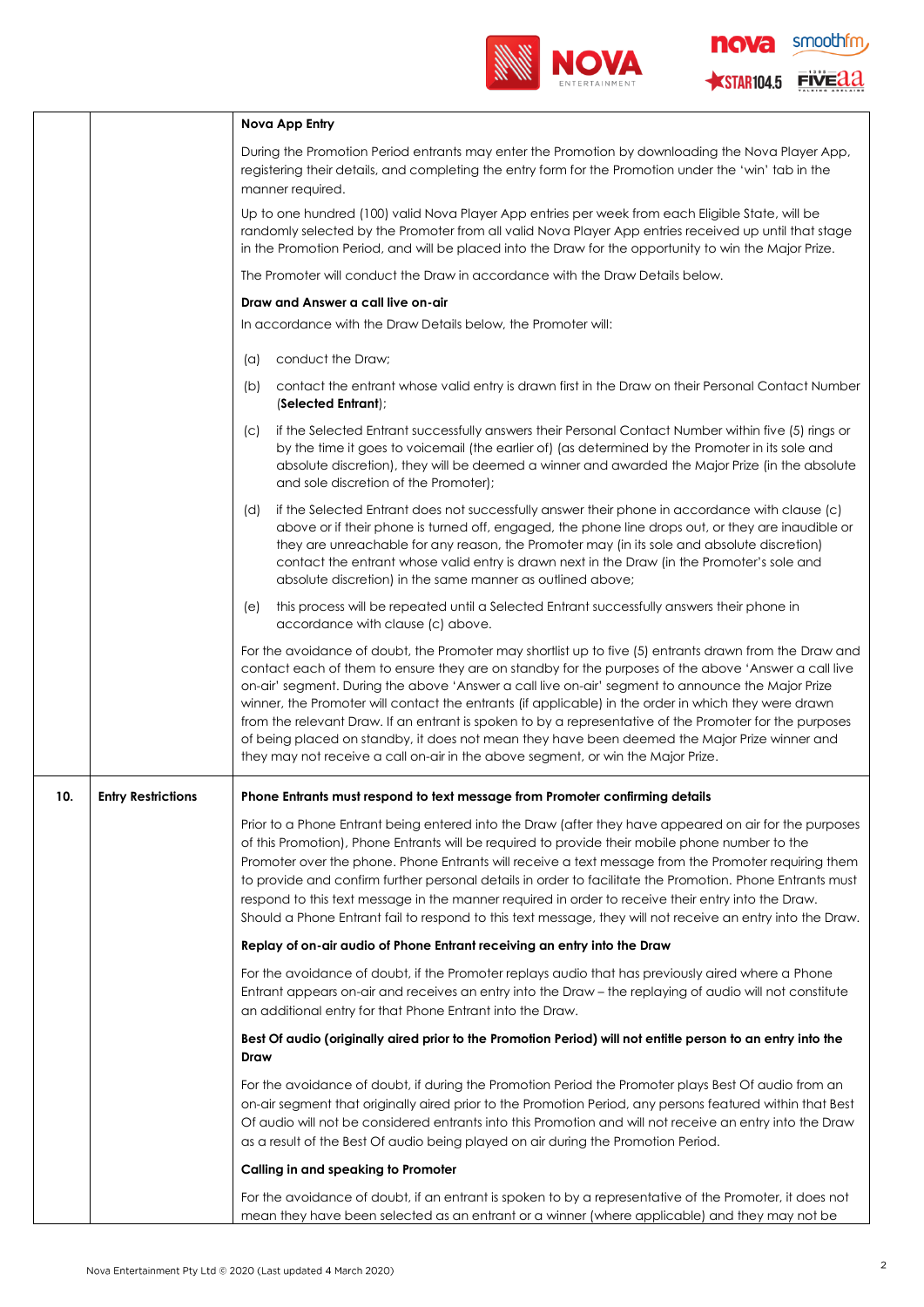



|     |                     | invited to appear on-air or participate in the relevant on-air game or challenge or be awarded an<br>entry into the Draw or a prize (where applicable).                                                                                                                                                                                                                                                                                                                                                                                                                                                                                                                                                                                                                       |  |
|-----|---------------------|-------------------------------------------------------------------------------------------------------------------------------------------------------------------------------------------------------------------------------------------------------------------------------------------------------------------------------------------------------------------------------------------------------------------------------------------------------------------------------------------------------------------------------------------------------------------------------------------------------------------------------------------------------------------------------------------------------------------------------------------------------------------------------|--|
|     |                     | <b>Replacing Phone-In and On-Air Entrants</b>                                                                                                                                                                                                                                                                                                                                                                                                                                                                                                                                                                                                                                                                                                                                 |  |
|     |                     | If for any reason an entrant is unable to be contacted, or is otherwise unable to, or declines to, appear<br>on-air, or their phone line drops out or is inaudible, the Promoter (in its sole and absolute discretion)<br>may replace that entrant by contacting/selecting another entrant and inviting them to appear on-air<br>or participate in an on-air game or challenge (where applicable). The Promoter will repeat this process<br>until an entrant is able to be contacted and confirms their eligibility and ability to appear on-air or<br>participate in the relevant on-air game or challenge (where applicable).                                                                                                                                               |  |
|     |                     | <b>Ineligible Entrants</b>                                                                                                                                                                                                                                                                                                                                                                                                                                                                                                                                                                                                                                                                                                                                                    |  |
|     |                     | For the avoidance of doubt, the following on air interactions would not result in a Phone Entry into the<br>Draw during the Promotion Period:                                                                                                                                                                                                                                                                                                                                                                                                                                                                                                                                                                                                                                 |  |
|     |                     | celebrities, sports stars, artists, guests of a show or others who are approached by the<br>Promoter to participate in an interview on air;                                                                                                                                                                                                                                                                                                                                                                                                                                                                                                                                                                                                                                   |  |
|     |                     | voice artists, announcers, clients or members of the public who feature in recorded<br>-<br>commercials, promotional pointers or premium live reads;                                                                                                                                                                                                                                                                                                                                                                                                                                                                                                                                                                                                                          |  |
|     |                     | traffic reporters or listeners featured within a traffic report;<br>$\qquad \qquad -$                                                                                                                                                                                                                                                                                                                                                                                                                                                                                                                                                                                                                                                                                         |  |
|     |                     | any person featured within a news bulletin or on street recording (vox pop) or from location at<br>$\overline{\phantom{0}}$<br>a live outside broadcast;                                                                                                                                                                                                                                                                                                                                                                                                                                                                                                                                                                                                                      |  |
|     |                     | any employee of the Promoter (or its associated entities) or immediate family member of<br>such an employee featured on air.                                                                                                                                                                                                                                                                                                                                                                                                                                                                                                                                                                                                                                                  |  |
|     |                     | Entrant must answer a call live on-air to win                                                                                                                                                                                                                                                                                                                                                                                                                                                                                                                                                                                                                                                                                                                                 |  |
|     |                     | Each entrant must nominate a personal contact number, either a personal mobile number or home<br>phone number (and not a business number), to be eligible for the prize (Personal Contact Number) and<br>each entrant grants the Promoter the right to call that entrant on their Personal Contact Number live<br>on-air.                                                                                                                                                                                                                                                                                                                                                                                                                                                     |  |
|     |                     | Entrants in the Promotion must be able to receive a phone call from a representative of the Promoter<br>(on their Personal Contact Number) between 4.00 and 6.00PM AEDT on Friday 28 January 2022 (or such<br>other time specified by the Promoter) and in accordance with the requirements outlined in the Entry<br>Method. If the entrant does not answer their phone by the time that phone goes to a message bank,<br>the entrant consents to the Promoter broadcasting that entrant's voicemail message including their full<br>name and/or business name live on-air. Each entrant warrants that it has obtained all consents from<br>third parties to broadcast live on-air any information or names (including business names) in the<br>entrant's voicemail message. |  |
|     |                     | Each entrant warrants that they have received all consents from third parties that may ordinarily<br>answer their Personal Contact Number in the entrant's absence to be broadcast live on-air if that third<br>party answers the relevant phone live on-air. If a third party answers an entrant's Personal Contact<br>Number, that entrant will not be eligible for a prize as determined by the Promoter in its absolute and<br>sole discretion.                                                                                                                                                                                                                                                                                                                           |  |
| 11. | <b>Draw Details</b> | Draws                                                                                                                                                                                                                                                                                                                                                                                                                                                                                                                                                                                                                                                                                                                                                                         |  |
|     | Clause 4            | One (1) Draw will be conducted during the Promotion Period, as follows:                                                                                                                                                                                                                                                                                                                                                                                                                                                                                                                                                                                                                                                                                                       |  |
|     |                     | Between 2.30pm and 3.00pm AEDT on:                                                                                                                                                                                                                                                                                                                                                                                                                                                                                                                                                                                                                                                                                                                                            |  |
|     |                     | Friday 28 January 2022 at the Promoter's premises.                                                                                                                                                                                                                                                                                                                                                                                                                                                                                                                                                                                                                                                                                                                            |  |
|     |                     | The first valid entrant drawn from the Draw will be contacted in accordance with the Entry Method<br>outlined above.                                                                                                                                                                                                                                                                                                                                                                                                                                                                                                                                                                                                                                                          |  |
| 12. | Prize               | <b>Major Prize</b>                                                                                                                                                                                                                                                                                                                                                                                                                                                                                                                                                                                                                                                                                                                                                            |  |
|     | Clauses 8 - 15      | There is one (1) Major Prize to be won, comprising of:                                                                                                                                                                                                                                                                                                                                                                                                                                                                                                                                                                                                                                                                                                                        |  |
|     |                     | Cash                                                                                                                                                                                                                                                                                                                                                                                                                                                                                                                                                                                                                                                                                                                                                                          |  |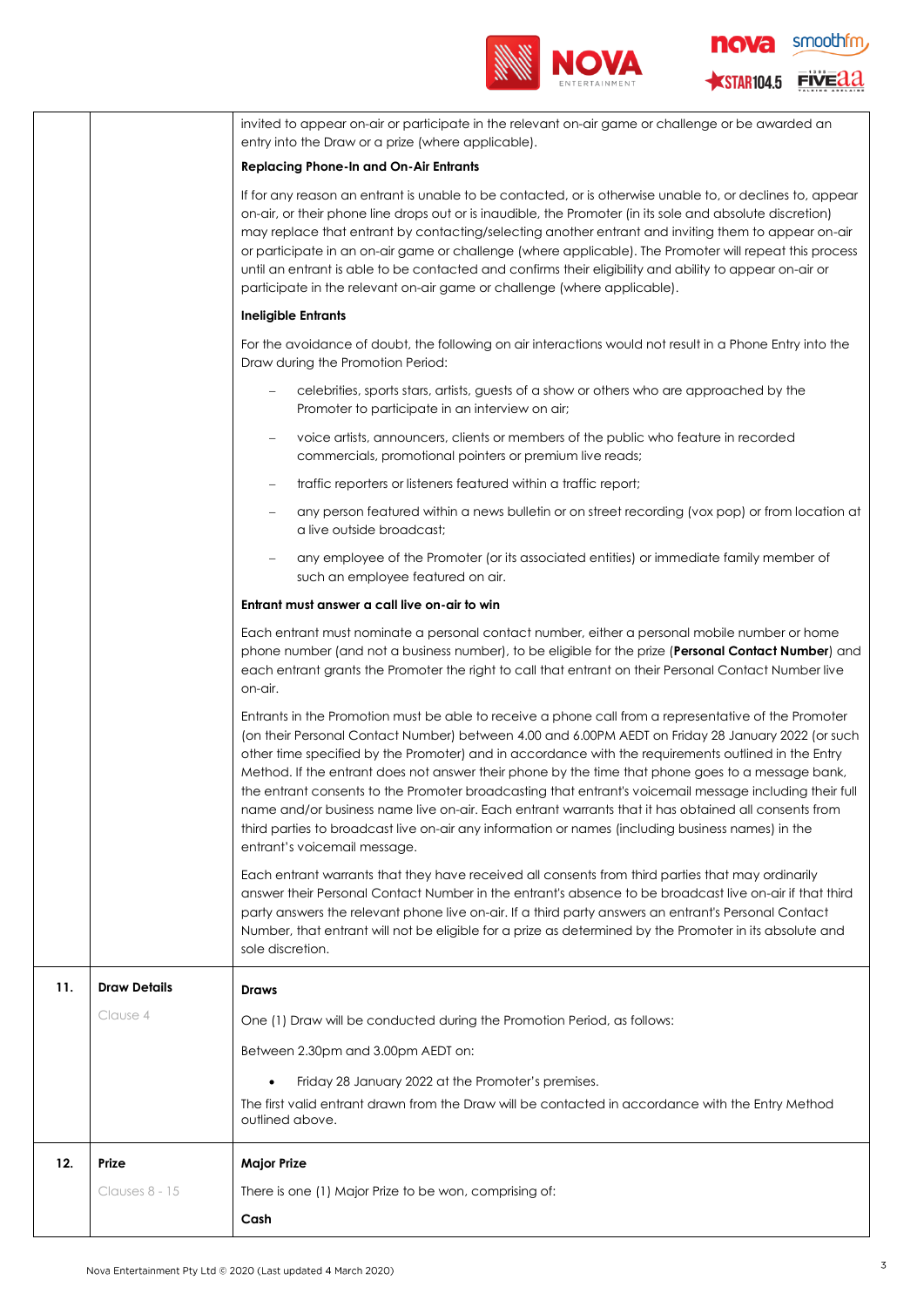

smoothfm<sub>,</sub> **nova** STAR104.5 FIVE 22

٦

|                                                                                                       |                           | Cash prize of \$50,000 AUD.                                                                                                                                                                                                                                                                                                                                                                                                                                                                                                                                                                                                    |  |
|-------------------------------------------------------------------------------------------------------|---------------------------|--------------------------------------------------------------------------------------------------------------------------------------------------------------------------------------------------------------------------------------------------------------------------------------------------------------------------------------------------------------------------------------------------------------------------------------------------------------------------------------------------------------------------------------------------------------------------------------------------------------------------------|--|
|                                                                                                       |                           | <u>AND</u>                                                                                                                                                                                                                                                                                                                                                                                                                                                                                                                                                                                                                     |  |
|                                                                                                       |                           | Car                                                                                                                                                                                                                                                                                                                                                                                                                                                                                                                                                                                                                            |  |
|                                                                                                       |                           | One (1) x brand new vehicle, valued at up to AUD \$40,000 (incl GST) drive away inclusive of all<br>statutory and on road costs, min 3 months registration, full tank of petrol, delivery/collection costs,<br>compulsory insurances required for registration in the winner's Eligible State (note for the avoidance of<br>doubt, the Major Prize does not include any additional insurances, licence/s, other accessories, and<br>any other ancillary costs not listed in this Prize section).                                                                                                                               |  |
|                                                                                                       |                           | The exact make, model and colour of the vehicle will be determined by the Promoter at the time of<br>awarding the Major Prize and is in the Promoter's sole and absolute discretion subject to availability.                                                                                                                                                                                                                                                                                                                                                                                                                   |  |
|                                                                                                       |                           | <b>AND</b>                                                                                                                                                                                                                                                                                                                                                                                                                                                                                                                                                                                                                     |  |
|                                                                                                       |                           | <b>Travel Prize</b>                                                                                                                                                                                                                                                                                                                                                                                                                                                                                                                                                                                                            |  |
|                                                                                                       |                           | The winner will be awarded:                                                                                                                                                                                                                                                                                                                                                                                                                                                                                                                                                                                                    |  |
|                                                                                                       |                           | One (1) travel voucher valued at AUD \$10,000 (incl GST), valid for use from 12 months from the<br>$\bullet$<br>date of winning. The winner will be responsible for booking all travel including flights,<br>accommodation and transfers; and                                                                                                                                                                                                                                                                                                                                                                                  |  |
|                                                                                                       |                           | Two (2) x tickets to Adele LIVE in Las Vegas, USA (time and date of the specific show to be<br>$\bullet$<br>advised by the Promotor to the winner at the time of winning).                                                                                                                                                                                                                                                                                                                                                                                                                                                     |  |
| 13.                                                                                                   | <b>Prize Restrictions</b> | The Major Prize does not include any insurance or accessories not specified. The winner must provide                                                                                                                                                                                                                                                                                                                                                                                                                                                                                                                           |  |
| Clauses 8 - 15<br>any applicable legislation in the Eligible State in which the vehicle is collected. |                           | all information and sign all documentation necessary to enable the Promoter or prize supplier to<br>register the vehicle in the name of the winner prior to collection. To be eligible to claim the vehicle, the<br>winner must be capable of obtaining registration of the vehicle in his or her name in accordance with                                                                                                                                                                                                                                                                                                      |  |
|                                                                                                       |                           | If the winner is, through any legal incapacity or otherwise, unable to register the vehicle in his or her<br>name then he or she may assign the vehicle to another person with legal capacity for the purpose of<br>registration of the vehicle.                                                                                                                                                                                                                                                                                                                                                                               |  |
|                                                                                                       |                           | Dates and schedules of the prize are not under the Promoter's control and are subject to change. The<br>Promoter takes no responsibility for any date or schedule changes.                                                                                                                                                                                                                                                                                                                                                                                                                                                     |  |
|                                                                                                       |                           | The winner is responsible for checking state and federal government, health authority and travel<br>advice to stay up-to-date with the latest travel requirements and restrictions relevant for travel to/from<br>and between the relevant travel destination and Australia. The Promoter is not responsible for any such<br>restrictions which may affect the winner's (or any companion's) ability to redeem and use the travel<br>voucher.                                                                                                                                                                                  |  |
|                                                                                                       |                           | Entrants must redeem the travel voucher before the expiry date of the travel voucher.                                                                                                                                                                                                                                                                                                                                                                                                                                                                                                                                          |  |
|                                                                                                       |                           | The Promoter is not responsible for any cancellations in connection with government mandated<br>lockdowns, quarantine or isolation restrictions, costs associated with quarantine or isolation as a result<br>of redeeming and using the travel voucher, or as a result of the incapacity of the winner to travel for<br>any other reason. The Promoter is not responsible if the travel voucher is unable to be provided by the<br>supplier of the travel voucher for any reason outside of the Promoter's control, and in such<br>circumstances, the Promoter is not required to provide an alternative prize to the winner. |  |
|                                                                                                       |                           | The Promoter is not responsible for any cancellation, changes, delay or rescheduling of events, travel,<br>activities and flights and any costs incurred as a result (including, without limitation, accommodation<br>costs) will be the sole responsibility of the winner and its companions. In the event that one or more<br>event or activity is no longer available, the remainder of the prize shall constitute the complete and<br>total Major Prize.                                                                                                                                                                   |  |
|                                                                                                       |                           | The winner and any travelling companions (if applicable) are responsible for obtaining all necessary<br>valid travel insurance, documents to travel to the relevant country (including a current passport and<br>visas, if required) and any vaccinations. The winner should consult the Embassy or Consulate of that<br>jurisdiction for up-to-date information to ensure they can obtain the required visa prior to travel, in<br>order to accept the travel voucher component of the Major Prize. If the winner and/or their                                                                                                |  |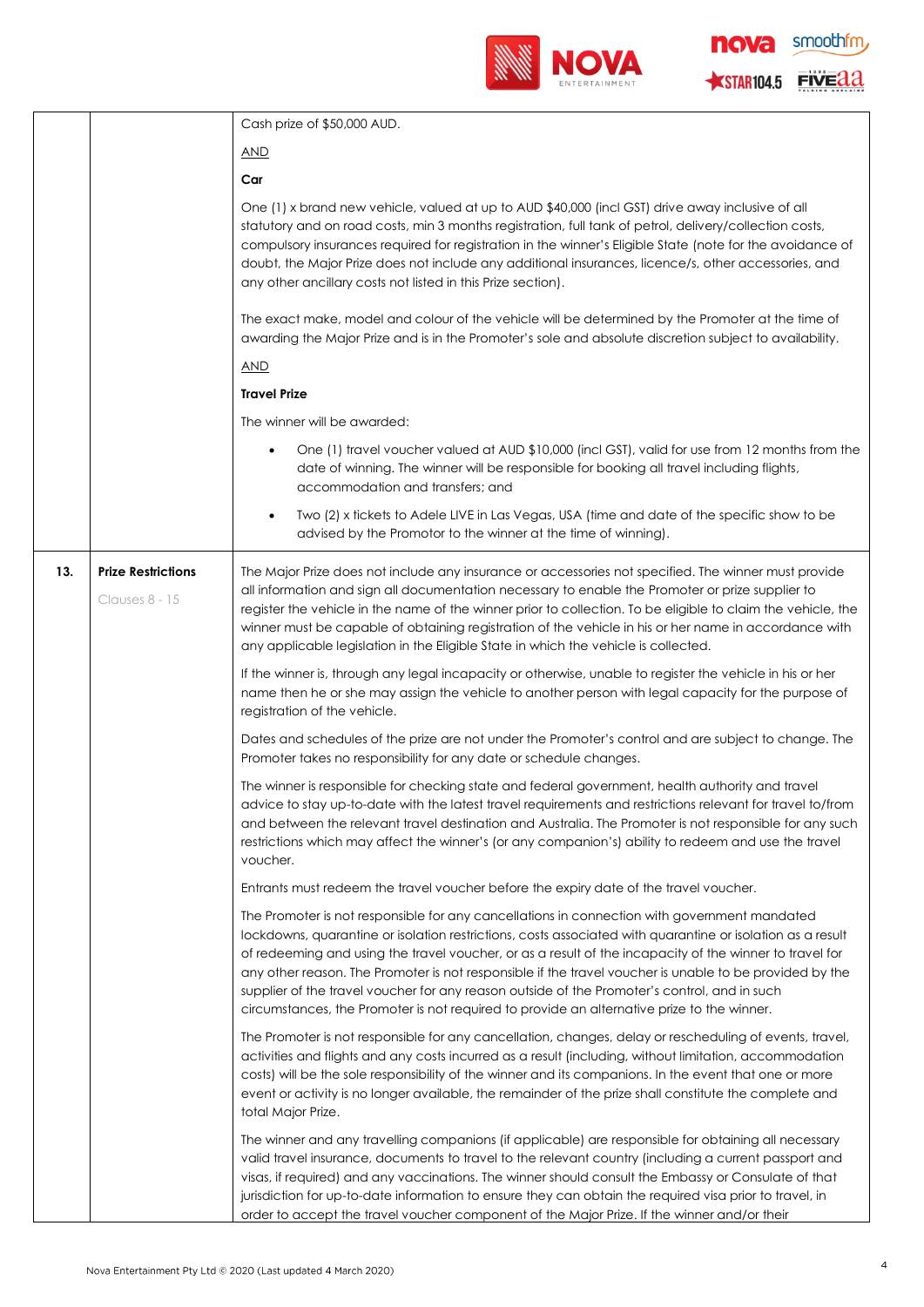

| <b>10Va</b> | smoothfm |  |
|-------------|----------|--|
|             |          |  |

**ESTAR104.5 FIVEdd** 

|     |                                               | companion is unable to obtain a relevant visa or travel document, and/or is refused entry into the<br>relevant country, the winner may forfeit the travel voucher and concert tickets component of the<br>Major Prize, in the sole and absolute discretion of the Promoter.                                                 |  |
|-----|-----------------------------------------------|-----------------------------------------------------------------------------------------------------------------------------------------------------------------------------------------------------------------------------------------------------------------------------------------------------------------------------|--|
| 14. | <b>Total Prize Value</b>                      | Up to \$100,000 AUD (incl GST)                                                                                                                                                                                                                                                                                              |  |
| 15. | Notification of<br>Winners<br>Clause 17       | Winners will be notified by one or more of the following by 6:00PM AEDT Friday 28 January 2022<br>$\Box$ mail $\boxtimes$ email $\boxtimes$ telephone $\Box$ in person $\boxtimes$ on-air at the time of winning $\Box$ Website(s) $\Box$ social media                                                                      |  |
| 16. | <b>Publication of</b><br>Winners<br>Clause 17 | Winners will be published on the Website by: Tuesday 1 February 2022                                                                                                                                                                                                                                                        |  |
| 17. | <b>Prize Claim Date</b><br>Clause 18          | Prizes must be claimed by 6:00 PM AEST Friday 29 April 2022                                                                                                                                                                                                                                                                 |  |
| 18. | <b>Unclaimed Prize</b><br>Draw<br>Clause 18   | The unclaimed prize draw will be conducted at 9:00AM Monday 2 May 2022.                                                                                                                                                                                                                                                     |  |
| 19. | <b>Prize Delivery</b><br>Clause 8             | Cash prize will be electronically transferred to the winner's nominated bank account via electronic<br>funds transfer.<br>The Promoter will arrange pick up or delivery of the vehicle (dependant on availability) with the winner<br>directly.<br>The travel voucher and tickets will be provided to the winner via email. |  |
| 20. | <b>Additional</b><br><b>Conditions</b>        | N/A                                                                                                                                                                                                                                                                                                                         |  |

## **Competition Terms and Conditions**

# **Terms of Entry**

# 1 **Schedule and Terms of Entry**

- (a) These Terms of Entry must be read together with the Schedule for this Promotion. The Schedule defines certain terminology used in these Terms of Entry. By entering the Promotion, entrants accept these Terms of Entry.
- (b) To the extent of any inconsistency between the Schedule and these Terms of Entry, the Schedule prevails. For the avoidance of doubt, the Promoter's General Terms of Entry (available on the relevant Website) do not apply to this Promotion.

### <span id="page-4-0"></span>2 **Eligible Entrants**

- (a) **Eligible States and Territories.** Entry is open only to residents of the Eligible States and Territories specified in the Schedule (refer to checked boxes) who comply with the Age Restriction.
- (b) **Associated persons and entities.** Directors, officers, management, employees and other staff (and the immediate families of directors, officers, management, employees and other staff) of the Promoter or of its related bodies corporate, or of the agencies or companies associated with this Promotion or of any Australian commercial radio broadcaster are ineligible to enter.
- (c) **Using different identities.** Any person who is discovered to have used or attempted to use any more than one name in order to enter any Promotion run by the Promoter except in the case of a legal change of name in this Promotion is ineligible to enter this Promotion.
- (d) **Previous Winnings.** A person is ineligible to enter this Promotion if that person or anyone from the same family or household has won prizes to the value of \$500 or more in any promotion(s) run by the Promoter or any radio station owned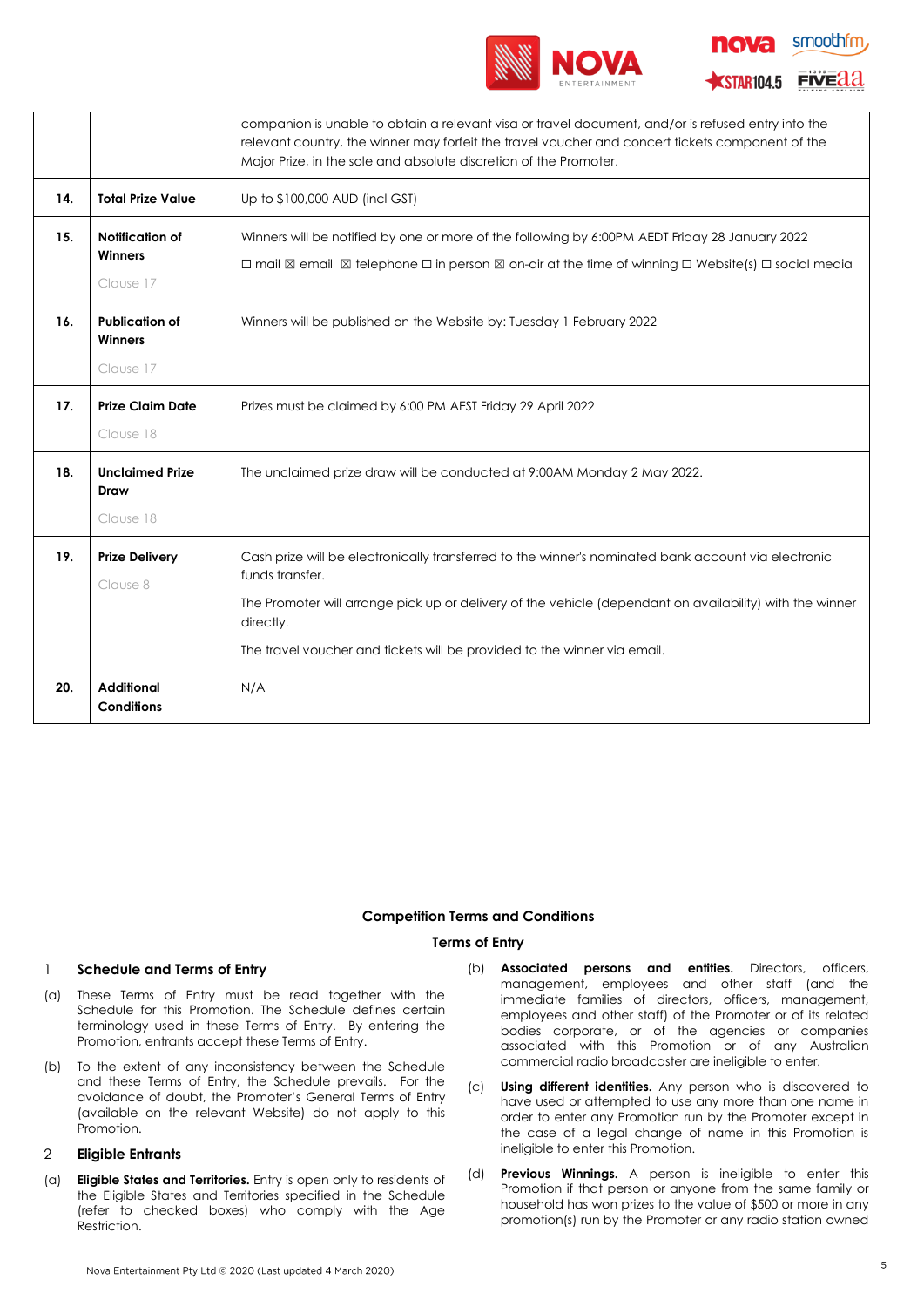or controlled by Nova Entertainment Pty Ltd in the thirty (30) days prior to the commencement of the Promotion Period or during the Promotion Period.

- (e) **Correct Information.** Entrants must only register in their own name. Any entries of an entrant who is deemed by the Promoter to have provided incorrect, misleading or fraudulent information may, at the sole discretion of the Promoter, be deemed invalid.
- (f) **Proof.** The Promoter may require entrants to promptly provide identification including (without limitation) proof of identity, proof of age and proof of residency (to the Promoter's satisfaction, at its sole discretion) in order to confirm the entrant's identity, age, residential address, eligibility to enter, participate and claim a Prize. In the event that the entrant fails to produce such proof that entrant will be ineligible for the Promotion.

## <span id="page-5-0"></span>3 **Entry Method**

- (a) **Promotion Period.** To enter the Promotion, entrants must follow the Entry Method during the Promotion Period. Entries must be received by the Promoter during the Promotion Period. Entrants may submit up to the Maximum Number of **Entries**
- (b) **SMS Entry.** If this Promotion involves SMS entry, the maximum cost of each SMS is 55 cents (inc GST) and entries must be submitted from the entrant's mobile phone. SMS entry is only open to entrants with an SMS compatible mobile phone with calling line identification connected to a service provider which permits text and premium messaging to and from the promotional SMS number. Entrants under the age of 18 must obtain the bill payer's permission prior to entering. The Promoter's service provider is Salmat Digital Pty Ltd (helpline: 1300 131 276).
- (c) **Phone Entry.** If this Promotion involves entry via a promotion phone line, the maximum cost of a call to the promotion phone line is 55 cents (inc GST) except that higher rates may apply from mobile or public phones. Entrants under the age of 18 must obtain the bill payer's permission prior to entering.
- (d) **Online Entry.** Costs associated with accessing any Website remain an entrant's responsibility and may vary depending on Internet Service Provider used.
- (e) **Social Media Entry.** If this Promotion is conducted or involves entry via a social media platform, the following will apply:
	- (i) an entrant's entry must be submitted by the individual entrant;
	- (ii) entrants must ensure their security settings on their personal account allows the Promoter to contact them in the event that the entrant is a winner;
	- (iii) use of social media platforms is subject to the terms and conditions of use of that social media platform;
	- (iv) entrants acknowledge that the Promotion is in no way sponsored, endorsed or administered by, or associated with, any social media platform. The winner and their companion(s) (if any) are solely responsible and liable for the content of their entries and/or posts and any other information they transmit to other Internet users; and
	- (v) to the extent permitted by law, the winner and their companions agree to release any and all social media platforms (and their associated agencies and companies) used in conjunction with this Promotion, against any and all losses, actions, claims, costs,





STAR104.5 FIVE 22

expenses and damages (of any nature) which may be incurred by the winner and their companions in respect of their participation in the Promotion.

- (f) **Smart Speak Entry.** If this Promotion is conducted or involves entry via a smart speaker (ie. a wireless speaker and voice command device with an integrated virtual assistant such as Google Assistant or Amazon Alexa) (**Smart Speaker Platform**), the following will apply:
	- (i) entrants must register with the relevant Smart Speaker Platform and where applicable, link such account to the Nova 'Skill' or 'Action' prompting voice entry to the Promotion;
	- (ii) entrants acknowledge Nova is not responsible for and has no control over the availability of the Promotion and voice entry mechanism on the Smart Speaker Platform;
	- (iii) entrants acknowledge the Smart Speaker Platform maintains control over technical availability and any suspension or delay of the service or Promotion on the relevant platform; and
	- (iv) entrants acknowledge that the Promotion is in no way sponsored, endorsed or administered by, or associated with, the relevant Smart Speaker Platform.
- (g) Any form of automated entry using any device or software is invalid. Entries are deemed to be received at the time of receipt by the Promoter not at the time of transmission by the entrant.

# <span id="page-5-1"></span>4 **Entries and Draw Details**

- (a) The draw/s will be conducted in accordance with the Draw Details. The Prize will be awarded to a valid entrant or entrants (as applicable) randomly drawn in accordance with the Draw Details and Prize details specified in the Schedule.
- (b) Once an entry is submitted, entrants acknowledge that the entry may not be withdrawn, altered or deleted (except as and where required by the Promoter).
- (c) Entries that, in the Promoter's judgment, contain offensive, defamatory or otherwise objectionable or inappropriate material or that infringe any third party rights (including intellectual property rights) will be invalid. This includes, but is not limited to, any entry which the Promoter considers to be disparaging to its products and/or services or is otherwise not in keeping with the spirit of the Promotion (in the Promoter's sole and absolute discretion).

### 5 **Use of Entries**

- (a) By entering this Promotion, an entrant consents to their voice, name, image, location, content of their entry and any other information submitted to the Promoter being broadcast onair and/or published in any form of media by the Promoter, the Promotion's prize supplier, Smart Speaker Platform (if applicable), hosting and online platform providers or technical providers (such as Wayin) and any promotional partners associated with the Promotion.
- (b) Use or any publication of entries during or after the Promotion Period (in any form of media) does not mean that an entrant has been selected as a winner in the Promotion, and that entrant may not be awarded a Prize.

### 6 **Intellectual Property Rights**

(a) Each entry must not include or make reference to the intellectual property rights of any person including but not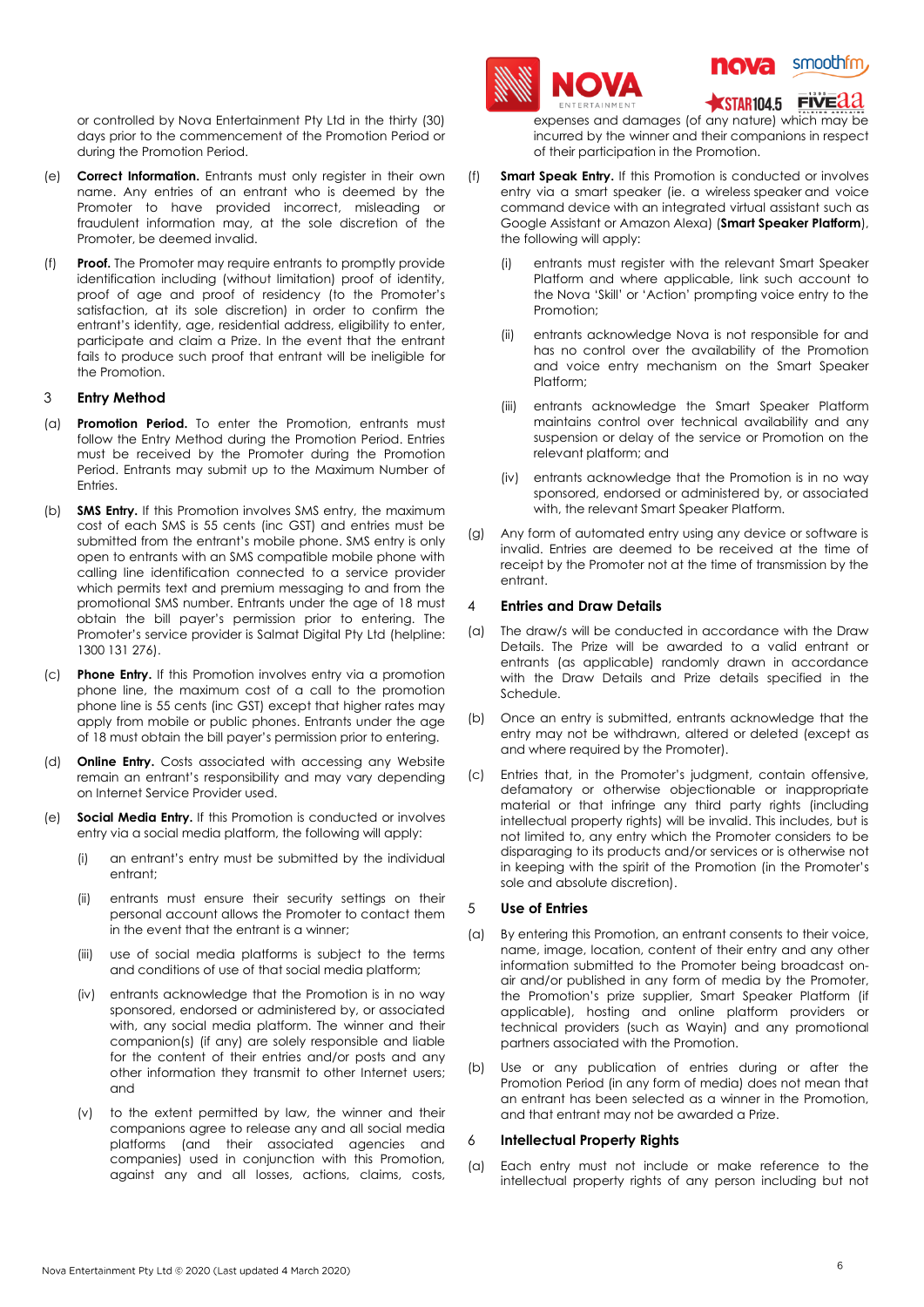limited to any visible logos, drawings, cartoons, phrases, trademarks, copyrighted material, mark that identifies a brand or other third party materials, unless the entry is submitted with the written consent of the owner of the applicable intellectual property rights. Failure to do so may, in the Promoter's sole absolute discretion, result in the entry becoming invalid.

- (b) All entries and materials submitted to the Promoter in connection with this Promotion (in any form, including without limitation in hard copy or electronic form), become the property of the Promoter. Each entry must be the entrant's original work. By entering this Promotion entrants:
	- (i) consent to the Promoter using their entries or materials in any manner it sees fit, including exploiting, making copies of or publishing the whole or any part of their entry, to publicise this Promotion or for any other purposes;
	- (ii) warrants that their entry is not, and its use by the Promoter (or its prize supplier and promotional partners) will not be, in breach of any third party intellectual property rights;
	- (iii) expressly consent pursuant to the moral rights provisions of the *Copyright Act 1968* (Cth) to the Promoter having unfettered right to treat their entry in any manner at its sole discretion, to alter their entry in any manner and to the Promoter (or its prize supplier and promotional partners) not attributing authorship of their entry to the entrant; and authorship of their entry to the entrant; and
	- (iv) will, at the Promoter's reasonable request and at the Promoter's cost, at all times do all things (including signing all documentation) necessary to give full effect to the requirements of this clause.

# 7 **Challenge**

- (a) If the Promotion involves a challenge, the challenge will be conducted in accordance with any challenge details specified in the Schedule and as notified by the Promoter to the entrants at the time of participating in the Challenge.
- (b) Should the challenger refuse, or fail to satisfactorily complete the Challenge within the time specified, they will not receive any prize (or progress to the next stage of the Promotion, where applicable) and the Promoter will not be required to conduct the Challenge again. The Promoter's decision as to the result of the Challenge is final and no correspondence will be entered into.

### <span id="page-6-0"></span>8 **Prize (General)**

- (a) **General.** The Prize for this Promotion is specified in the Schedule and the total prize value is specified in the Total Prize Value section of the Schedule.
- (b) **If Prize winner is under 18 years of age.** If a winner of a Prize is under the age of 18 years (where entry by persons under 18 is permitted), the Promoter may, at its discretion, award the Prize to the winner's parent or guardian (who is aged over 18 years).
- (c) **No transfers or exchanges.** The Prize must be taken as offered and cannot be varied. No prize is transferable or exchangeable, nor can it be redeemed for cash (unless otherwise indicated). In the event for any reason a winner does not take an element of any Prize at the time stipulated by the Promoter then that element of the Prize will be forfeited by the winner and cash will not be supplied for that element of the Prize.





 $\overline{\text{STAR}}$ 104.5 FIVE $\overline{\text{A2}}$ 

- (d) **Variation in Prize value.** The Promoter accepts no responsibility for any variation in Prize value. Where a Prize (or part thereof) is unavailable for any reason, the Promoter may substitute for that Prize another item of equal or higher value as determined by the Promoter, subject to the approval of the relevant authorities in the Eligible States and Territories.
- (e) **Tax Implications.** The Promoter is not responsible for any tax implications that may arise from the Prize winnings. Independent financial advice should be sought. Where the operation of this Promotion results in, for GST purposes, supplies being made for non-monetary consideration, entrants agree to follow the Australian Taxation Office's stated view that where the parties are at arm's length, goods and services exchanged are of equal GST inclusive market values.
- (f) **Prize Delivery.** Prizes will be provided by the Promoter to the winner as stated in the Prize Delivery section of the Schedule.

### 9 **Events**

If the Prize includes any events, the following terms will apply:

- (a) I.D to enter the venue is required. The venue reserves the right to refuse any person entry into the venue, including, but not limited to, those who appear drunk or intoxicated;
- (b) Dress standards apply (at the discretion of the venue);
- (c) The Promoter will not be liable and takes no responsibility for any refusal of entry by the venue of any person for any reason; and
- (d) Responsible services of alcohol laws will be strictly enforced.

# 10 **Cash Prize**

Prize will be electronically transferred into the prize winner's nominated Australian bank account (or to the nominated bank account of the winner's parent/guardian if the winner is under 18 years of age).

## 11 **Apple Products**

If the Prize includes an Apple product, entrants acknowledge that Apple is not a participant in or sponsor of this Promotion.

### 12 **Travel Prize**

If the Prize includes any travel, the following terms and conditions will also apply (where applicable):

- (a) **Blackout periods.** If the Prize includes international or domestic travel, the Prize cannot be taken during peak periods or any travel 'blackout' periods applying which will be specified by the Promoter or applicable prize provider, and must be booked and completed as specified by the Promoter and/or the prize provider or organiser of the Prize.
- (b) **Travel dates.** All travel must be taken or completed by any dates specified by the Promoter and/or prize supplier and is subject to availability. If the Prize is event based, travel must be taken to coincide with the relevant event on the dates specified by the Promoter.
- (c) **Travel and accommodation subject to availability.** Any travel and accommodation constituting part of a Prize (if applicable) are subject to booking availability, availability of select seat class with airlines or specific room category availability with accommodation partner. All costs associated with a travel Prize which are not specified to be included in the Prize, including but not limited to any transfer costs (including transport to and from the airport), meals, taxes, insurance and all other ancillary costs, are the responsibility of the winner and their companion/s (if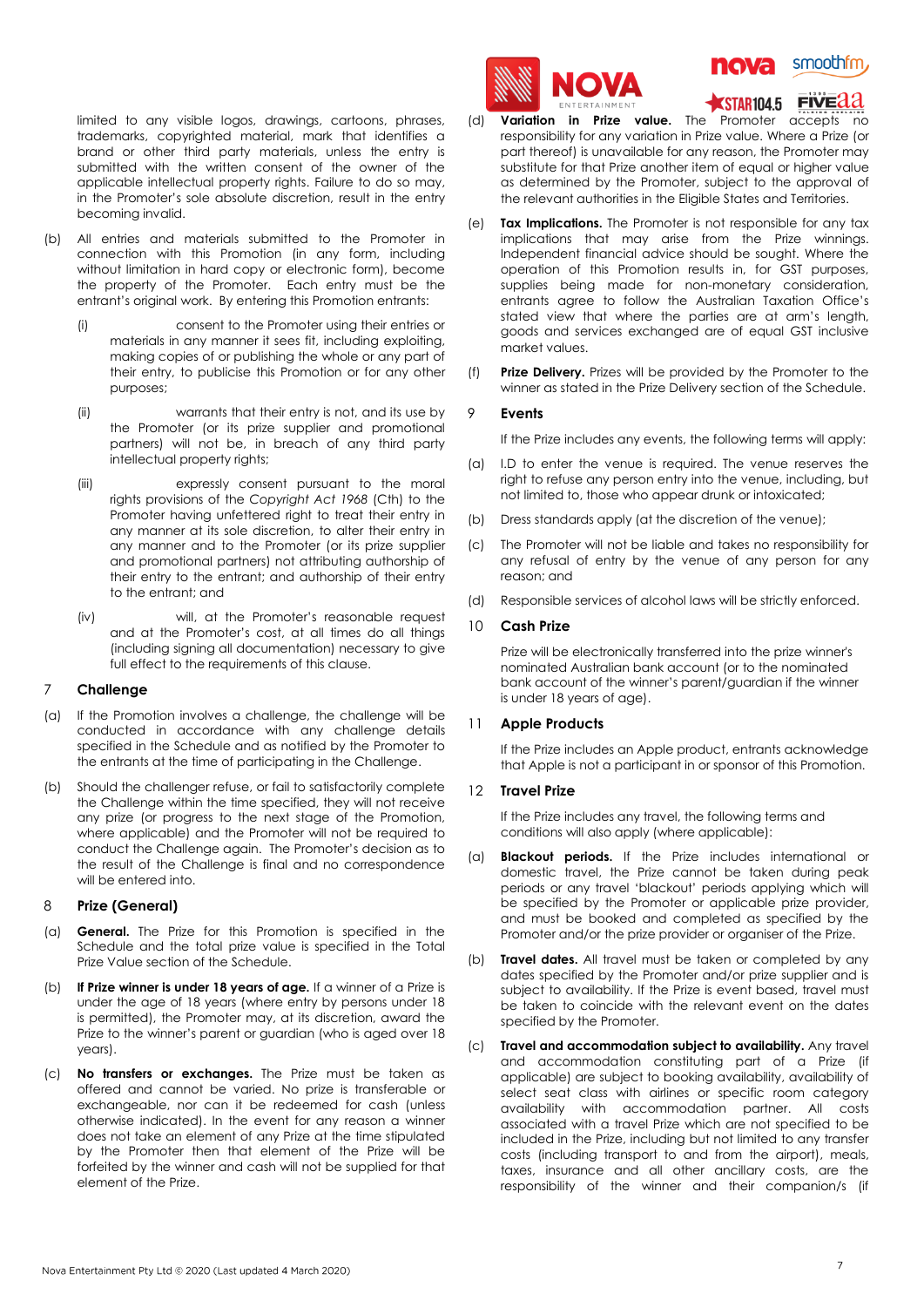applicable).

- (d) **Travel insurance, visas and vaccinations.** The winner and any travelling companions (if applicable) are responsible for obtaining all necessary valid travel insurance, documents to travel to the relevant country (including a current passport and visas, if required) and any vaccinations. The winner should consult the Embassy or Consulate of that jurisdiction for up-to-date information to ensure they can obtain the required visa prior to travel, in order to accept the Prize. If the winner and/or their companion is unable to obtain a relevant visa or travel document, and/or is refused entry into the relevant country, the winner may forfeit the Prize, in the sole and absolute discretion of the Promoter.
- (e) **Cancellation, changes, delays, rescheduling etc.** The Promoter is not responsible for any cancellation, changes, delay or rescheduling of events, travel, activities and flights and any costs incurred as a result (including, without limitation, accommodation costs) will be the sole responsibility of the winner and its companions. In the event that one or more event or activity is no longer available, the remainder of the prize shall constitute the complete and total Prize.
- (f) **Organising travel and transfers.** Unless otherwise specified in the Prize section above, it is the winner's responsibility to organise transport to/from the airport departure/return point.
- (g) **Third party terms and conditions.** Redeeming the prize and any tickets, passes or vouchers issued as part of the Prize is conditional on acceptance of terms and conditions as detailed by the Promoter, any prize providers and the airline carriers in accordance with normal travel practices.
- (h) **Credit card and expenses.** The winner and/or their companions must have a valid credit card. Any spending money, meals, additional activities and any other ancillary costs, including but not limited to insurance and any applicable insurance excesses, not listed in the Prize section above are the responsibility of the winner and his/her nominated companion (if any) as incurred.
- (i) **Amendments and alterations to travel.** Regarding travel, the Prize cannot be amended or altered. If, in the Promoter's sole and absolute discretion, an amendment or alteration to the travel booking is permitted, the winner is responsible for any amendments fees issued by airlines or other prize suppliers as a result of an action of the winner and/or their companion, once booking is confirmed and ticketed.
- (j) **Travel components taken together.** The prize winner and their companion must travel together and participate in the Prize together at all times. All components of the travel Prize must be taken together and when offered or are forfeited. Any element of the Prize not taken will be deemed to be forfeited.
- (k) **Missed flights, etc.** If the winner and/or their companions miss any of the arranged flights or any other travel component, the winner will forfeit the Prize (at the Promoter's sole and absolute discretion).

If the Prize includes any international travel, the following terms and conditions will also apply (where applicable):

(l) **Valid and current passport.** The winner and their companion (if any) must hold a passport (which is current and valid at the time of entering the Promotion) with at least six (6) months validity from the travel date of the Prize. The winner and their companion must provide a copy of their passports at the time of winning to verify the validity. If the winner and/or their companion do not supply their passports as





#### **FIVEAA**  $\blacksquare$ STAR104.5

requested, the winner will forfeit the Prize as determined by the Promoter in the Promoter's absolute and sole discretion.

- (m) **Mobile phone.** Winners must have a mobile phone with them at all times during their participation in the Prize, and they must be able to make and receive calls while in overseas locations via global roaming. All costs of the winner's mobile phone will be the responsibility of the winner. The Promoter takes no responsibility for any additional costs associated with a winner taking or using a mobile phone during the Prize, including but not limited to all call, data and roaming charges.
- (n) **Comply with reasonable directions.** The prize winner and their companions must follow all reasonable directions given by the Promoter and any prize supplier during the course of their participation in the Prize, including all directions in relation to health, age, behaviour, safety and legal and responsible consumption of alcohol. No compensation will be payable if the winner and/or their companions are unable to use any element of the Prize as stated for whatever reason, including refusal of entry or departure into or out of the relevant country or participation in any other activities for health, age, behaviour or safety reasons. If the winner or their companions fails to participate in the Prize in the manner required, as stated in this condition and/or in the reasonable opinion of the Promoter or any prize supplier, the balance of the Prize will be forfeited with no compensation payable.

## 13 **Vehicle Prize**

- (a) If the Prize includes any vehicle (**Vehicle**), including a motor vehicle/motorcycle/motor scooter/boat or any other vehicle, the Prize does not include any insurance or accessories not specified. The prize winner must provide all information and sign all documentation necessary to enable the Promoter or prize supplier to register the Vehicle in the name of the prize winner prior to collection. To be eligible to claim the Vehicle, the prize winner must be capable of obtaining registration of the Vehicle in his or her name in accordance with any applicable legislation in the Eligible States and Territories in which the Vehicle is collected.
- (b) If the prize winner is, through any legal incapacity or otherwise, unable to register the Vehicle in his or her name then he or she may assign the Vehicle to another person with legal capacity for the purpose of registration of the Vehicle.

## 14 **Events and Meet & Greets**

- (a) If the Prize involves the winner and any companions (if applicable) attending an event, if any part of the event is abandoned, called off, varied or postponed for any reason, then at the Promoter's discretion, the relevant winner (and their companions, if applicable) forfeits all rights to attend the relevant event and no cash or alternative tickets will be substituted for that element of the Prize.
- (b) If the Prize involves the winner and any companions (if applicable) attending an event, meeting or attending a function with a celebrity or other public figure, the Promoter will not be liable for the failure of the winner (and their companions, if applicable) to meet that person or failure of that person to attend the function, for whatever reason.

# <span id="page-7-0"></span>15 **Vouchers and Tickets**

(a) If the Prize includes vouchers, all vouchers are valid until the voucher expiry date as specified on the voucher or by the provider of the voucher. Vouchers are subject to the conditions stipulated by the provider of the voucher.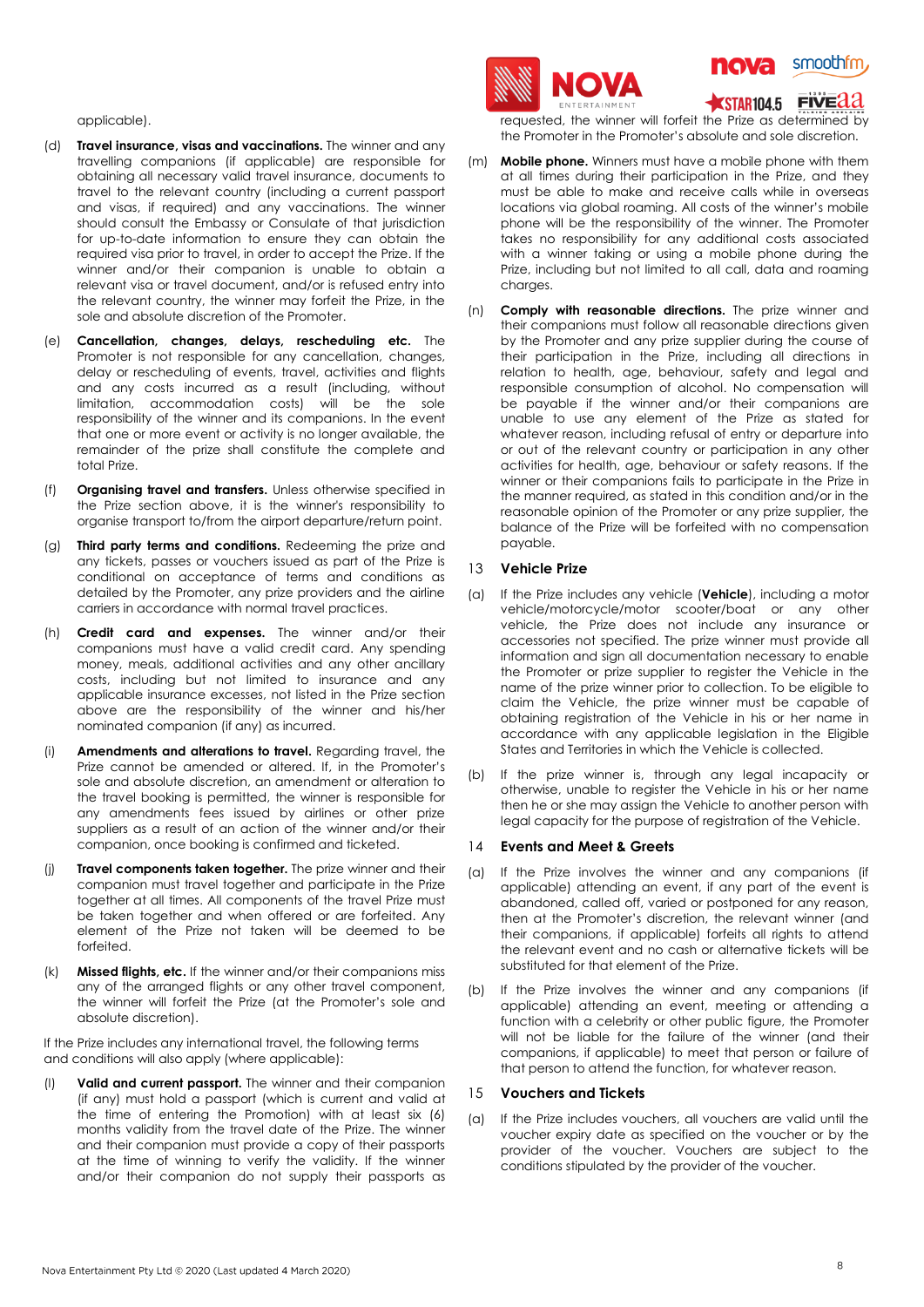(b) If the prize includes tickets, all tickets are valid for the date or period as indicated on the tickets. Tickets are subject to the conditions stipulated by the provider of the tickets.

## 16 **Publicity**

- (a) Entrants must, at the Promoter's request, participate in all promotional and publicity activity in connection with this Promotion or the winning of any Prize, free of charge, and sign any additional documents reasonably required by the Promoter to give effect to this condition.
- (b) An entrant consents to the Promoter, its promotional partners, prize suppliers and its related bodies corporate using the entrant's name, likeness, entry, image and/or voice in any media for an unlimited period of time without further notification, remuneration or compensation for any purpose in connection with the Promotion.

### <span id="page-8-0"></span>17 **Notification and Publication of Winners**

The winner/s will be notified and their name and state of residence will be published as stated in the Notification of and Publication of Winners section of the Schedule.

### <span id="page-8-1"></span>18 **Prize Claim Date and Unclaimed Prize Draw**

- (a) If any Prize is not claimed by the Prize Claim Date, the Promoter reserves the right to conduct further draws to determine a winner for that Prize as stated in the Unclaimed Prize Draw section of the Schedule.
- (b) If a Prize is no longer capable of being redeemed, the new winner/s will receive a Prize, as determined by the Promoter, of equivalent value (as if the original Prize had been awarded to that person, less any administrative expenses incurred by the Promoter), subject to the approval of the relevant authorities in the Eligible States and Territories, if required. If no details are specified in the Unclaimed Prize Draw section of Schedule, any unclaimed Prize (or part thereof) will be distributed at the Promoter's discretion.

### 19 **Risks, Health, Criminal History and Safety**

- (a) The winner and their companions must be in good health and must not have any pre-existing medical conditions that would prohibit them from flying, using and participating in the Promotion, Challenge or Prize (where applicable). The prize winner and their companions must declare to the Promoter and/or any Prize supplier any health-related issues that may affect their safe participation in any part of the Promotion, Challenge or Prize (where applicable) and obtain a written clearance from their doctor in this respect.
- (b) The winner and their companion may be required to attend, undergo and pass any appropriate training, briefings, safety demonstrations, requisite medical tests and other requirements of the Promoter and any partnering clients as determined by them in their absolute discretion.
- (c) Entrants acknowledge that there may be inherent risks in some aspects of the Promotion, including without limitation any Challenge involved in this Promotion or the Prize, and that participation in the Promotion and/or using the Prize may involve participating in dangerous activities. By entering this Promotion and/or accepting the Prize, entrants accept that risk.
- (d) In order to participate in this Promotion, any Challenge and/or the activities which may be awarded as part of the Prize, the winner (and their companion/s, as applicable) must comply with applicable height, weight, health, fitness, skill, balance, dexterity and any other requirements normally associated with the particular activity.





STAR104.5 FIVEAA

- (e) It is the entrant's responsibility to ensure that they (and their companion/s, as applicable) are sufficiently healthy and fit so as to safely participate in this Promotion, any Challenge and/or undertake the activities awarded as part of the Prize.
- (f) The Promoter (upon consultation with any relevant qualified person) reserves the right to deem that an entrant/winner (or their companion/s, as applicable) is not sufficiently healthy or fit for the purposes of the Promotion, Challenge or Prize (where applicable). The entrant/winner must comply with all requirements and directions of the people responsible for the conduct of the relevant activity and must ensure that their companion/s also comply, if applicable.
- (g) The prize winner and a companion consent to the Promoter conducting a criminal record check prior to their participation in the Prize. The Promoter may, in its sole and absolute discretion, refuse the prize winner and/or their companion's participation in the Prize, if the prize winner and/or their companion have a criminal record or any criminal charges pending. In these circumstances, the prize winner and/or their companions will forfeit all claims in relation to the Prize.

# <span id="page-8-2"></span>20 **Disqualification**

- (a) **Compliance with Terms of Entry.** If the Promoter becomes aware after an entrant has won a Prize that the entrant has not complied with these Terms of Entry, that entrant will have no entitlement to the Prize, even if the Promoter has announced them as a winner. That entrant will be required to return, refund or otherwise make restitution of the Prize.
- (b) **Behaviour.** The Promoter reserves the right to disqualify the winner or their companions, prohibit the winner's or their companions' participation in the Prize (or part thereof), or otherwise cease to provide any prize benefit to the winner or their companions, if:
	- (i) the winner or their companions act in a way, or cause material to be published, which the Promoter in its sole discretion deems to be inappropriate, aggressive, defamatory, offensive, or contrary to law or the rules (if any), to diminish the good name or reputation of any prize supplier and/or the Promoter, its products and/or services or any of its related bodies corporate, or is otherwise not in keeping with the spirit of the Promotion;
	- (ii) it reasonably believes the winner or their companions pose a safety risk or for any other reason; and (b) may cancel the relevant component of the Prize if the conditions are deemed dangerous including for reasons of health, age, behaviour or safety reasons; or
	- (iii) the winner and/or its companions are under the influence of drugs or alcohol.
- (c) **Tampering.** The Promoter reserves the right to verify the validity of any entries and in its sole discretion, disqualify any or all entries from, and prohibit further participation in this Promotion by, any person who: (a) tampers with or benefits from any tampering with the entry process or with the operation of the Promotion; (b) acts in violation of these Terms of Entry; (c) acts in a disruptive manner; (d) acts with the intent to annoy, abuse, threaten or harass any other person; or (e) engages in any unlawful or other improper misconduct calculated to jeopardise the fair and proper conduct of the Promotion. The Promoter's legal rights to recover damages or other compensation from such an offender are reserved.
- (d) For the avoidance of doubt, the winner can be disqualified